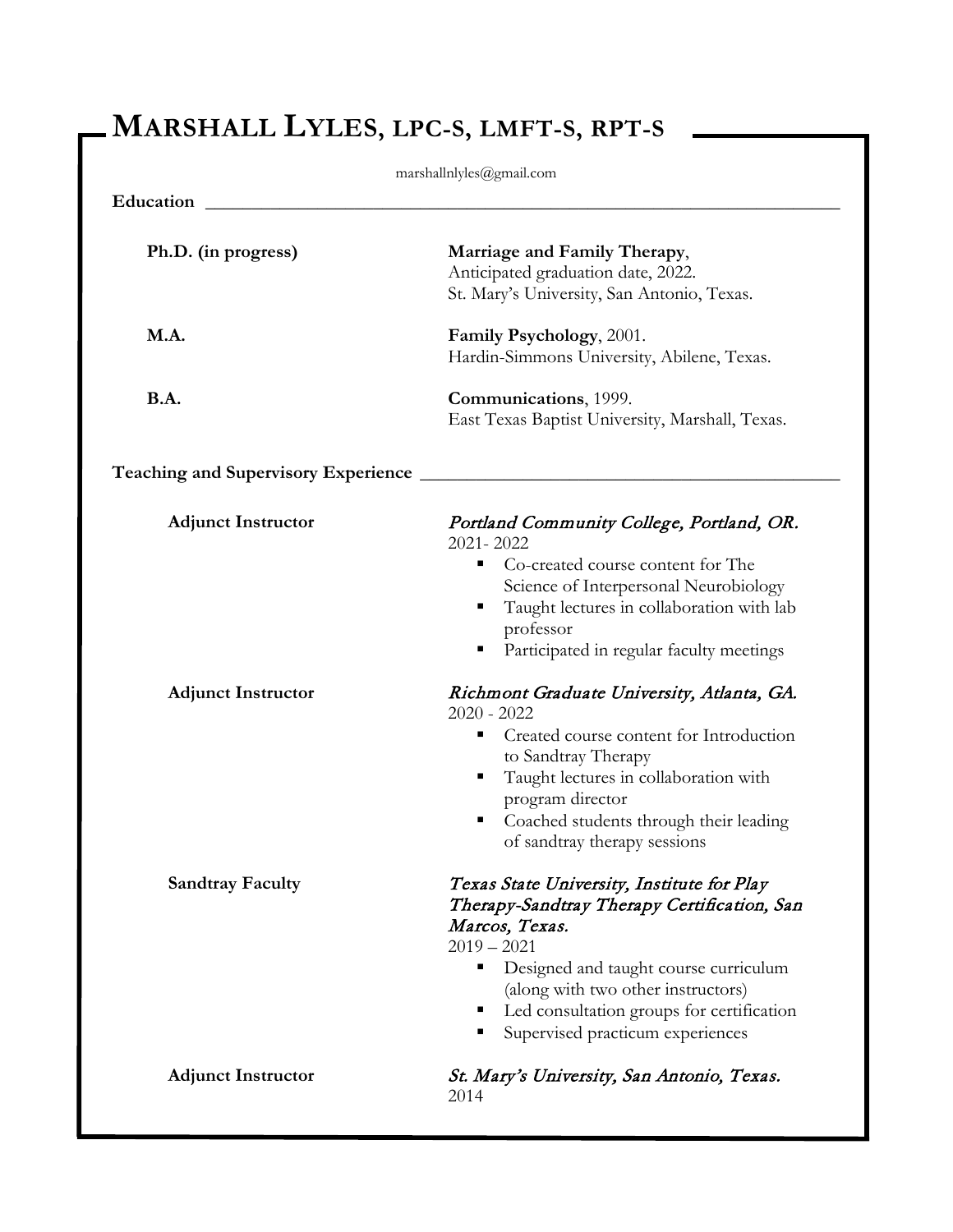|                                       | Created course content for Marriage and<br>Family Life Development and Marriage<br>and Family Practicum, graduate courses<br>for MFT students<br>Taught lectures highlighting content<br>related to the family life cycle<br>Mentored students through their leading<br>ш<br>of class presentations and writing of<br>term papers                                                                                      |
|---------------------------------------|------------------------------------------------------------------------------------------------------------------------------------------------------------------------------------------------------------------------------------------------------------------------------------------------------------------------------------------------------------------------------------------------------------------------|
| <b>Director of Training</b>           | Center for Relational Care, Austin, Texas.<br>$2013 - 2017$<br>Oversaw training development and<br>implementation<br>Served on administrative board<br>Supervised LPC Interns and LMFT<br>ш<br>Associates<br>Supervised play therapists toward RPT<br>Supervised graduate student interns<br>Facilitated center-wide group<br>supervision<br>Served as consultant for those pursuing<br>п<br><b>EMDR</b> certification |
| <b>Counseling Supervisor</b>          | Center for Relational Care, Austin, Texas.<br>$2007 - 2017$<br>Supervised LPC Interns and LMFT<br>Associates<br>Supervised play therapists toward RPT<br>Supervised graduate student interns<br>Facilitated center-wide group<br>ш<br>supervision                                                                                                                                                                      |
| <b>Volunteer Practicum Supervisor</b> | Texas State University, San Marcos, Texas.<br>2010-2011<br>Assisted in supervision in Dr. Mary<br>п<br>Morrison-Bennett's graduate level play<br>therapy class<br>Led small group play therapy<br>ш<br>supervision during live play sessions<br>(micro-practicum)                                                                                                                                                      |
| <b>Guest Speaker</b>                  | University of Texas, School of Social Work,<br>Austin, Texas.<br>2016-2017                                                                                                                                                                                                                                                                                                                                             |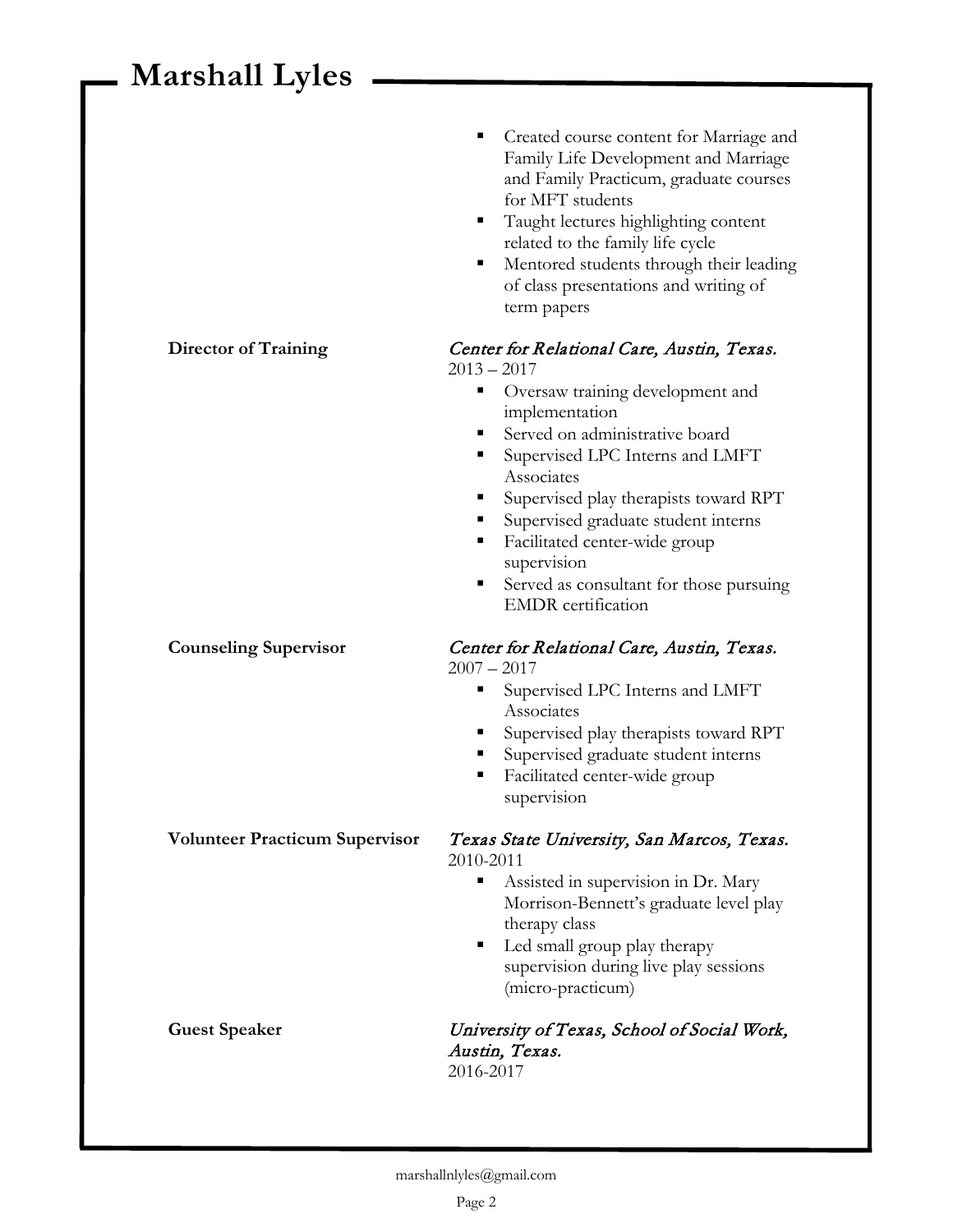|                            | Guest lectured in Jaclyn Sepp's play<br>therapy class during multiple semesters<br>Presented on sandtray therapy<br>п                                                                                                                                      |
|----------------------------|------------------------------------------------------------------------------------------------------------------------------------------------------------------------------------------------------------------------------------------------------------|
| <b>Guest Speaker</b>       | Texas A&M University-Central Texas, Killeen,<br>Texas.<br>2009<br>Guest lectured in Dr. Courtney<br>п                                                                                                                                                      |
|                            | Putnam's Advanced Psychopathology<br>course<br>Presented on disorders diagnosed in<br>п                                                                                                                                                                    |
|                            | childhood                                                                                                                                                                                                                                                  |
| <b>Guest Speaker</b>       | Hardin-Simmons University, Abilene, Texas.<br>2000                                                                                                                                                                                                         |
|                            | Guest lectured in Dr. Dan McGee's<br>٠<br>undergraduate psychology class<br>Presented on the effects of stress on<br>٠<br>individuals and relationships                                                                                                    |
| <b>Clinical Experience</b> |                                                                                                                                                                                                                                                            |
| <b>Clinical Therapist</b>  | Nurture Family Counseling, Cedar Park, Texas.<br>2018 - Present<br>Conducts therapy for couples, families,<br>п<br>and children<br>Specializes in attachment and trauma<br>ш<br>work using expressive therapies such as<br>sandtray, poetry, play and clay |
| Family/Play Therapist      | Center for Relational Care, Austin, Texas.<br>$2007 - 2017$                                                                                                                                                                                                |
|                            | Conducted therapy for couples, families,<br>٠<br>and children<br>Led multiple therapy groups<br>Specialized in attachment and trauma<br>٠<br>work and directed family and children's<br>team                                                               |
| <b>Inpatient Therapist</b> | Meridell Achievement RTC, Liberty Hill, Texas.<br>2006-2007<br>Conducted inpatient assessments and<br>п<br>treatment planning<br>Performed inpatient therapy for minors<br>п<br>and families                                                               |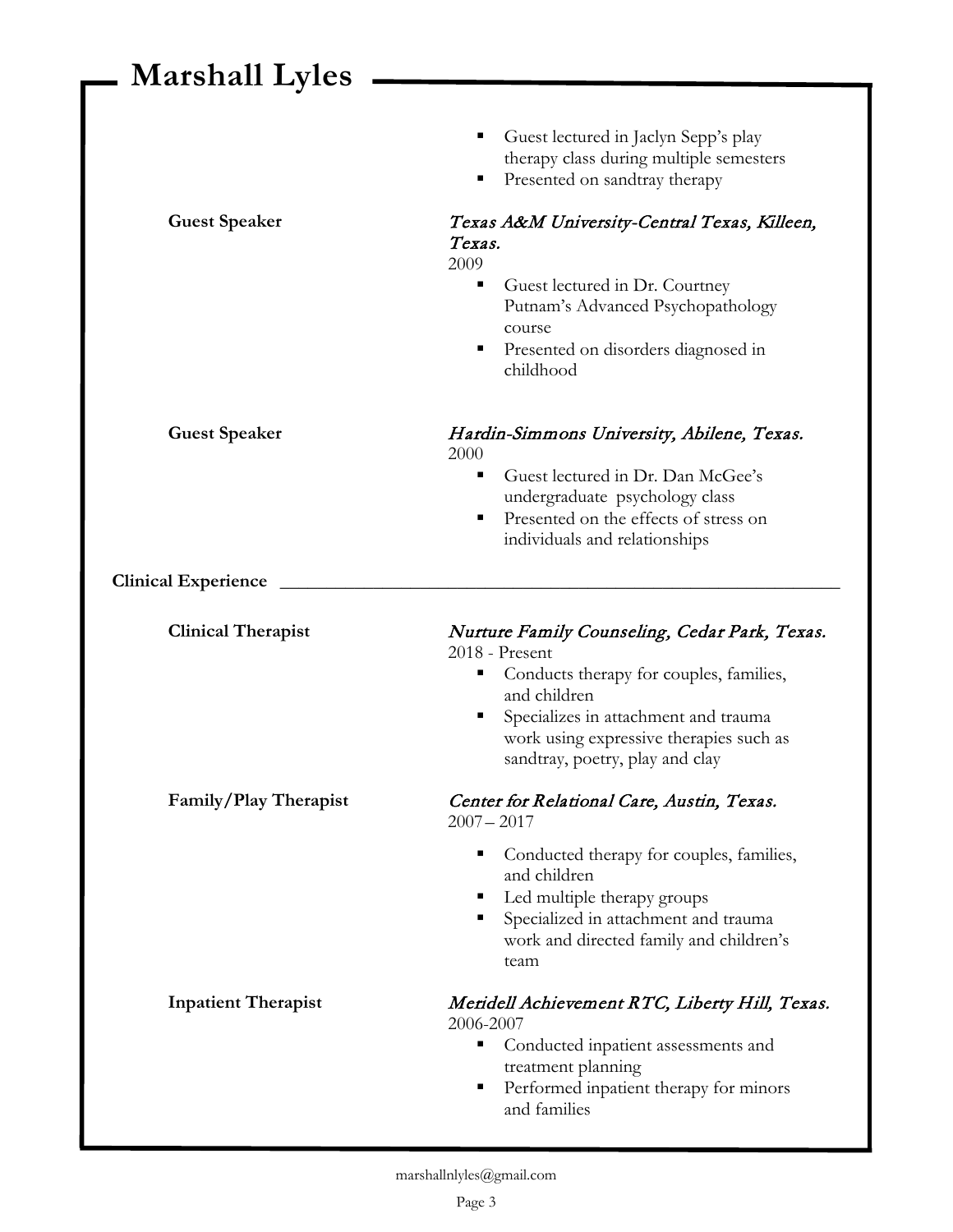|                             | Led treatment team meetings<br>Е                          |
|-----------------------------|-----------------------------------------------------------|
| Marriage & Family Therapist | Central Texas Counseling, Round Rock, Texas.<br>2003-2007 |
|                             | Conducted counseling with individuals,<br>п               |
|                             | couples, children, and families                           |
|                             | Performed CPS contract services for<br>٠                  |
|                             | children and families                                     |
|                             | Built relationships with referral services<br>п           |
|                             | focusing on foster/adopt agencies                         |
| <b>Case Manager</b>         | Texas Baptist Children's Home, Round Rock,                |
|                             | Texas.                                                    |
|                             | 2001-2004                                                 |
|                             | Coordinated all care services for boys<br>п               |
|                             | and girls in three group homes                            |
|                             | Conducted intake services<br>٠                            |
|                             | Planned and executed multi-family<br>ш<br>weekend groups  |
|                             | Taught parenting groups and other<br>п                    |
|                             | mandatory classes                                         |
| Therapist/Testing Intern    | Jan Ford Mustin, Ph.D., Austin, Texas.<br>2001            |
|                             | Performed therapeutic services with<br>٠                  |
|                             | children, adolescents, and young adults                   |
|                             | Administered batteries of psychological<br>п              |
|                             | tests                                                     |
|                             | Wrote neuropsychological reports under<br>п               |
|                             | direction of psychologist                                 |
| <b>Graduate Intern</b>      | Hendrick Health System, Abilene, Texas.                   |
|                             | 2000-2001                                                 |
|                             | Performed counseling to patients and<br>٠                 |
|                             | families in pediatric inpatient<br>п                      |
|                             | Responded to emergency calls across<br>hospital           |
|                             | Conducted intake psychosocial<br>п                        |
|                             | assessments                                               |
|                             | Led rehabilitation hospital groups<br>п                   |
| <b>Graduate Assistant</b>   | Hardin-Simmons University Family Psychology               |
|                             | Department, Abilene, Texas.                               |
|                             | 2000-2001                                                 |
|                             | Assisted Professor Jill Walters, Ph.D.<br>ш               |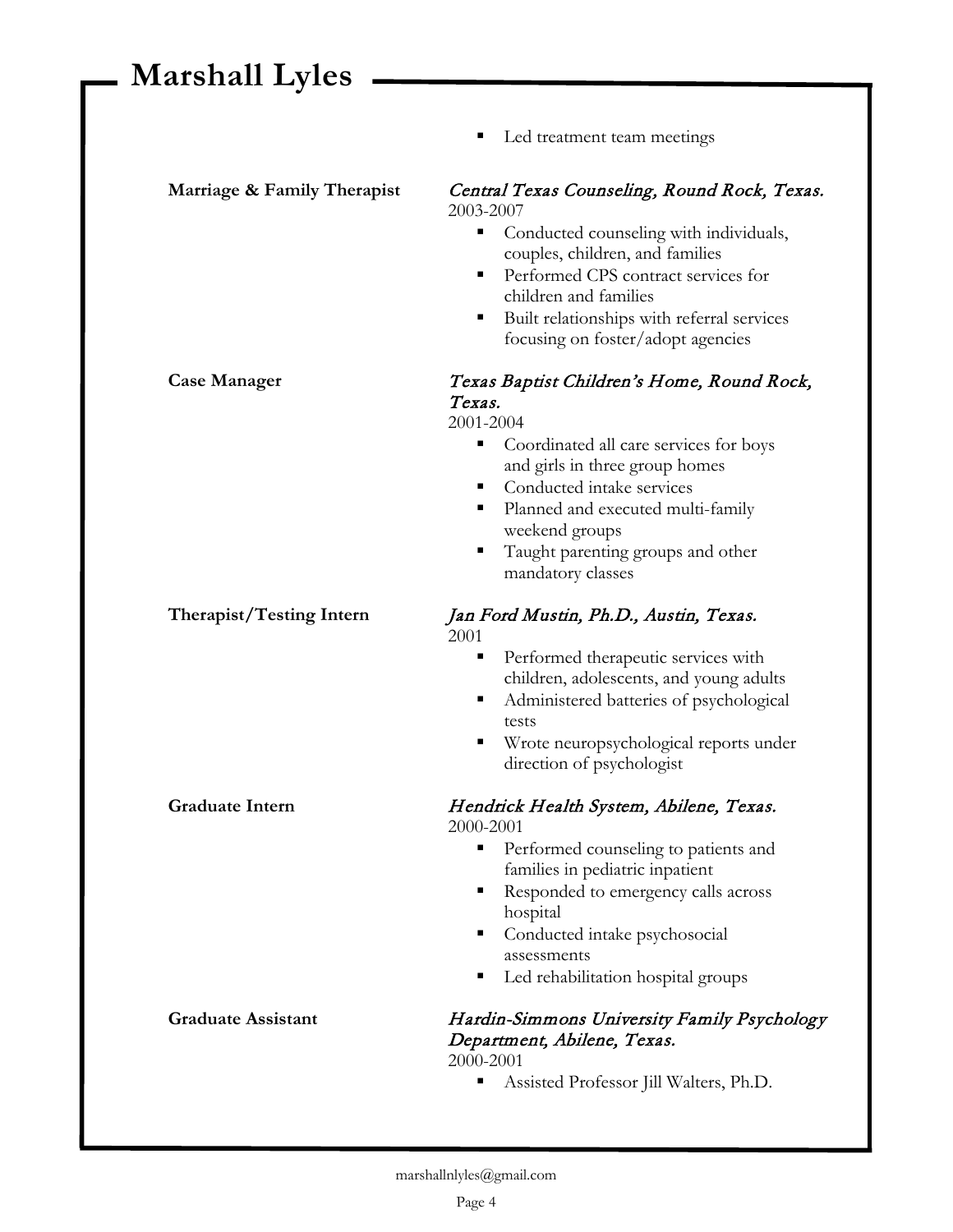- Fielded intake calls in university counseling center
- Graded term papers and assisted in class preparations

Graduate Intern Family Psychology Center, Abilene, Texas 2000-2001

- **Performed counseling services in** university clinic
- **Participated in team feedback for other** interns
- Conducted ADHD assessments

**Licensure and Certification \_\_\_\_\_\_\_\_\_\_\_\_\_\_\_\_\_\_\_\_\_\_\_\_\_\_\_\_\_\_\_\_\_\_\_\_\_\_\_\_\_\_\_\_\_\_\_\_\_\_\_\_\_\_**

Licensed Marriage and Family Therapist - Supervisor (LMFT-S #200900), Texas State Board of Examiners of Marriage and Family Therapists.

Licensed Professional Counselor - Supervisor (LPC-S #18279), Texas State Board of Examiners of Professional Counselors.

Licensed Marriage and Family Therapist (CMF0214531), New Mexico Counseling and Therapy Practice Board

Registered Play Therapist - Supervisor (RPT-S #1134), Association for Play Therapy, United States.

**EMDR Certified and Approved Consultant**, EMDR International Association.

Institute for Play Therapy-Sandtray Therapy Certified, Texas State University.

**Additional Training and Highlighted Continuing Education\_\_\_\_\_\_\_\_\_\_\_\_\_\_\_\_\_\_\_\_\_\_\_\_\_\_\_**

Institute for Poetic Medicine's Certification Program, California.

Bonnie Badenoch's Yearlong Attachment and IPNB Study Group, Vancouver, Washington.

International Family Therapy Association (IFTA) World Congress (15 hours), Aberdeen, Scotland, 2019.

International Family Therapy Association (IFTA) World Congress (15 hours), Bangkok, Thailand, 2018.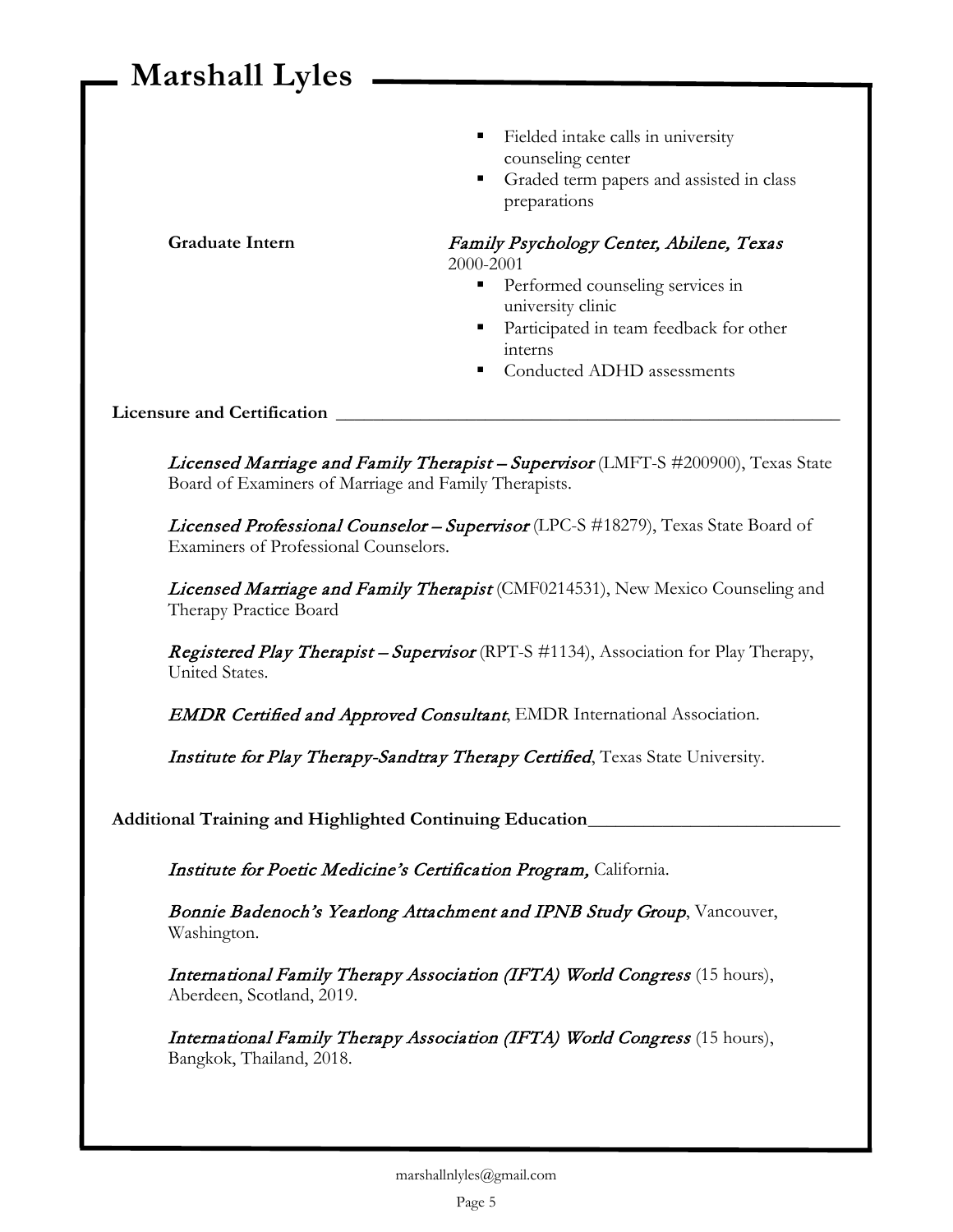International Family Therapy Association (IFTA) World Congress (15 hours), Kuala Lumpur, Malaysia, 2015.

Trust-Based Relational Intervention (TBRI) Training (30 hours), Texas Christian University-Institute of Child Development, 2014.

**EMDR Integrative Team Model Training** (18 hours), Attachment and Trauma Center of Nebraska, 2013.

Working with Abused Children (6 hours), Eliana Gil, 2012.

Eye Movement Desensitization and Reprocessing (EMDR) (40 hours), Trained Practitioner, Rick Levinson as approved by EMDR International Association, 2011.

**Empowered to Connect** (6 hours), Training in working with adoptive families, Karyn Purvis, 2010.

Graduate Course in Sandtray Therapy (45 hours), Texas State University, 2008.

Graduate Course in Counselor Supervision (45 hours), Texas State University, 2007.

Play Therapy with Sexually Abused Children (6 hours), Linda Homeyer, 2005.

Parenting with Love and Logic Training (12 hours), Texas Baptist Children's Home, 2004.

Family Systems Theory Training and Supervision (9 hours), Texas Baptist Children's Home, 2002.

Certified Managing Aggressive Behavior Trainer (30 hours), National Resource Center for Youth Services (NRCYS), 2002.

**Presentations \_\_\_\_\_\_\_\_\_\_\_\_\_\_\_\_\_\_\_\_\_\_\_\_\_\_\_\_\_\_\_\_\_\_\_\_\_\_\_\_\_\_\_\_\_\_\_\_\_\_\_\_\_\_\_\_\_\_\_\_\_\_\_\_\_\_**

Lyles, M. (2022, June). *Sandtray therapy with adolescents: Unlocking creative potential during a season of complex neurodevelopment.* Presented for Unmiversity of Arkansas.

Lyles, M. (2022, May). *Healing Attachment and Trauma Wounds with Expressive Therapies* and *Containment and Grounding Using Sand-Based Play Therapy..* Presented to Virginia APT.

Lyles, M. (2022, March). *Poetry & EMDR Processing in the Treatment of Attachment Wounds with Adults.* Los Angeles Expressive Therapies Summit.

Lyles, M. (2022, January). *Poetry in Play Therapy.* Presented to Arizona APT.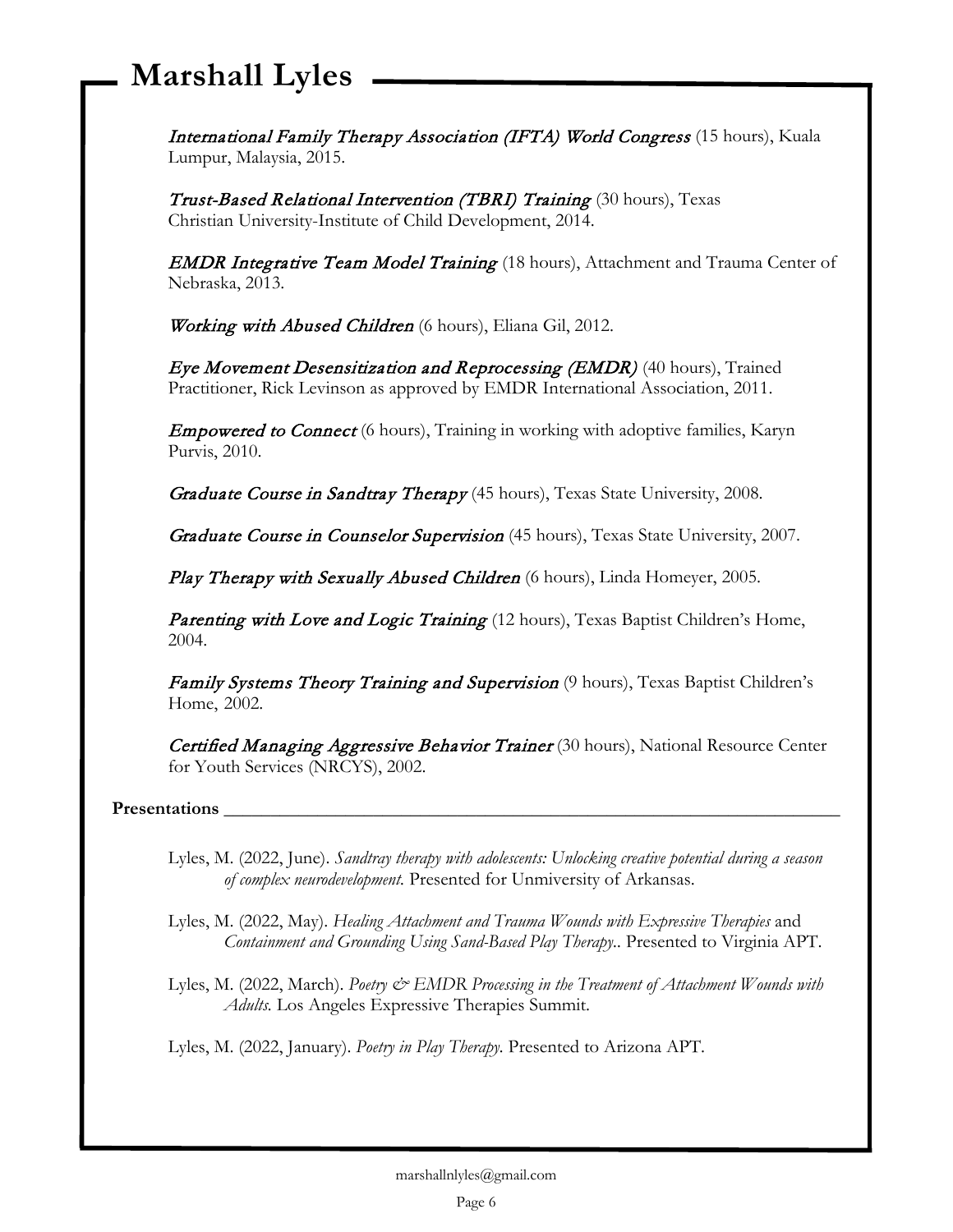- Lyles, M. (2021, December*). Increasing Awareness of and Counteracting Ableism in Sandtray-Based Play Therapy*. Presented as VIP keynote at the Diversity in Play Therapy Summit.
- Lyles, M. & Homeyer, L. (2021, November). *Adlerian in Play Therapy: Incorporating a Constellation of Creative Experiences*. Presented as a 3-day continuing education workshop in Austin, Texas.
- Lyles, Marshall. (2021, November). *Treating Trauma with Sandtray Therapy*. Presented to IPCF China.
- Lyles, M. (2021, November). *Giving Parts Voice through Poetry: Inspiring the Inner Community to Speak.* New York Expressive Therapies Summit.
- Lyles, M. and Van Hollander, T. (2021, November). *Addressing Attachment Trauma with all Ages: Using Sand-Based Play Therapy.* New York Expressive Therapies Summit.
- Jimenez Pride, C., Villareal Davis, C., Dantzler, J. & Lyles, M. (2021, October). *Diversity in Play Therapy*. Presented as a keynote/general session panel at Association for Play Therapy Annual Conference.
- Lyles, M. & Van Hollander, T. (2021, October). *Making space for inspiration: The intersection of play therapy theory and therapist creativity.* Presented as a workshop at the Association for Play Therapy Annual Conference.
- Lyles, M. (2021, October). *Creative Techniques: Art, Sand, & Play Therapy Conference*. Presented as a kenote for Texas Region 13 Education Service Center.
- Lyles, M. & Houston, L. (2021, September). *Bringing Sacred Healing to Attachment Wounds with Sandtray-Based Play Therapy.* Presented as two-day kenote at Alaska APT Annual Conference.
- Lyles, M. (2021, June). *Trauma and Sand-Based Play Therapy.* Presented at University of North Texas, Center for Play Therapy Summer Institute.
- Lyles, M. (2021, April). Multiple workshops presented (Harry Potter and Attachment Theory, Poetry, Sandtray, Neurobiology) at the Los Angeles Expressive Therapies Summit.
- Lyles, M. (2021, February). *Sandtray-Based Play Therapy: Integrating Concepts from the Relational Neurosciences with Clinical Theory*. Presented at the North Texas Chapter of Association for Play Therapy Winter Conference.
- Fountain, Y. & Lyles, M. (2021, January). *Creating a Culturally Humble Space in Sand and Play Therapy.* Presented at the World Association of Sand Therapy Professionals Conference.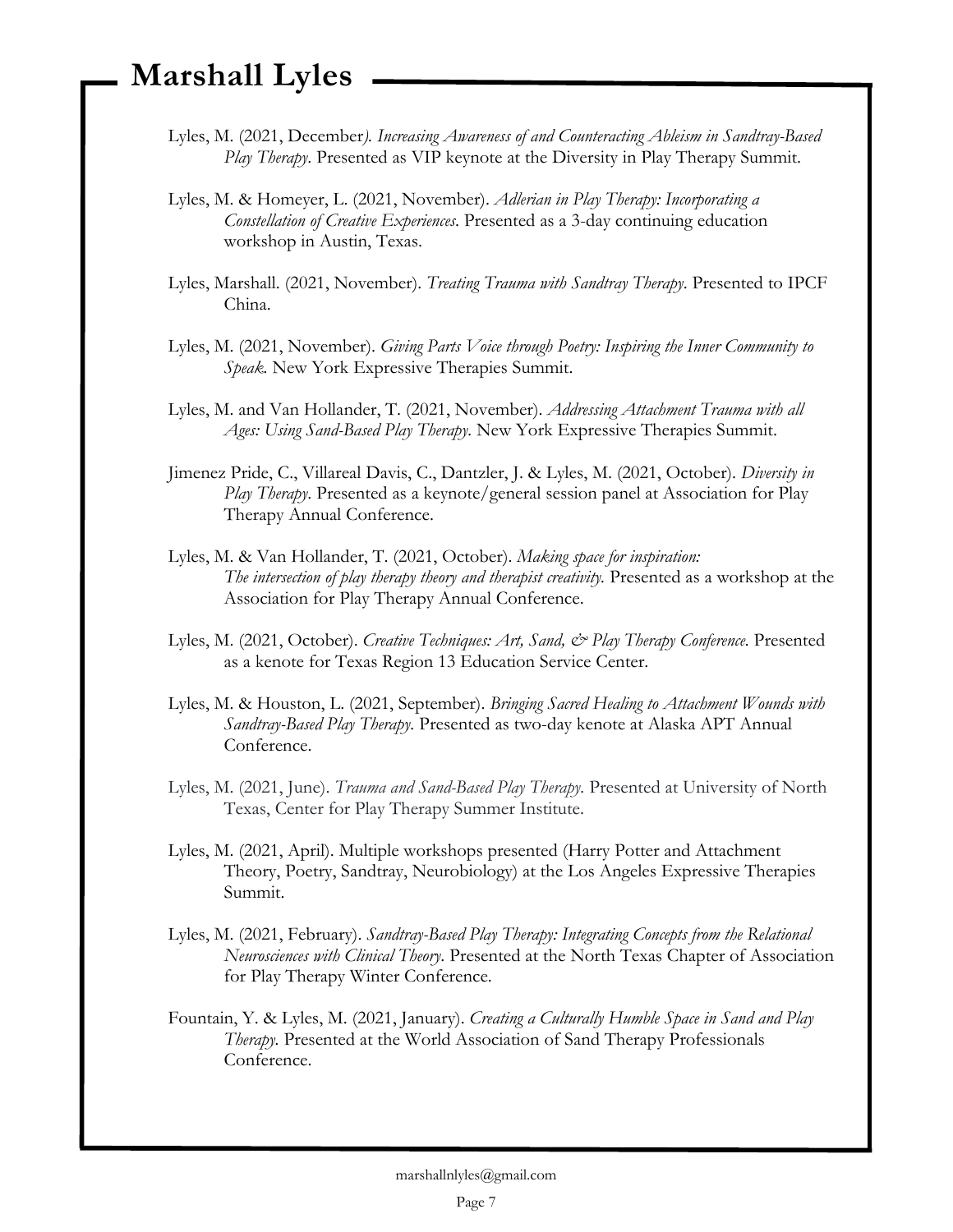- Lyles, M. & Van Hollander, T. (2021, January). *Reclaiming Relationship: Addressing Attachment Trauma with All Ages Using Sand-based Play Therapy.* Presented at the World Association of Sand Therapy Professionals Conference.
- Lyles, M. (2021, January). *Play Therapy Clinical Theories: Understanding the Role of Attachment Theory and Ethics in Family Play Sessions.* Presented as keynote at Oklahoma APT Annual Conference.
- Lyles, M. (2020, September). *Playing with Pain.* Presented as a live webinar.
- Lyles, M. (2020, August). *Using sandtray protocols in play therapy.* Presented as a live virtual continuing education event.
- Homeyer, L. & Lyles, M. (2020, August). *A quest for belonging: Exploring the clinical theory of Adlerian play therapy.* Presented as a live virtual continuing education event.
- Lyles, M. (2020, July). *Healing hurting inner worlds for all ages: Providing EMDR through sandtraybased play therapy.* Presented as a live virtual continuing education event.
- Lyles M. (2020, July). *Poetry in play therapy.* Presented as a live virtual continuing education event.
- Gobbel, R. & Lyles, M. (2020, June). *Cultivating resonance: Embracing the WE in play therapy.* Presented at the Norma Leben Play Therapy Symposium, University of Texas School of Social Work.
- Homeyer, L. & Lyles, M. (2020, June). *Strolling through time: Listening to the voices play therapy history.* Presented as a live virtual continuing education event.
- Lyles, M. (2020, multiple months). *Healing attachment and trauma wounds using expressive therapies.*  Presented as staff development to clinicians of Child Advocacy Centers of Texas.
- Lyles, M. (2020, March). *Play therapy with adoptive families.* Presented as a live virtual continuing education event.
- Lyles, M. (2020, March). *Containment and grounding in sand-based play therapy.* Presented as a live virtual continuing education event.
- Lyles, M. (2020, March). *Sand-based play therapy supervision.* Presented as a live virtual continuing education event.
- Homeyer, L. & Lyles, M. (2020, February). *Four-day introduction to expressive arts therapies (and 2 days of group supervision).* Presented for play therapy cohort, Istanbul, Turkey.
- Lyles, M. (2019, November). *Group sandtray therapy: Managing miniatures*  $\mathcal{Q}^*$  *metaphors with multiple clients of all ages.* Presented at the Expressive Therapies Summit, New York, New York.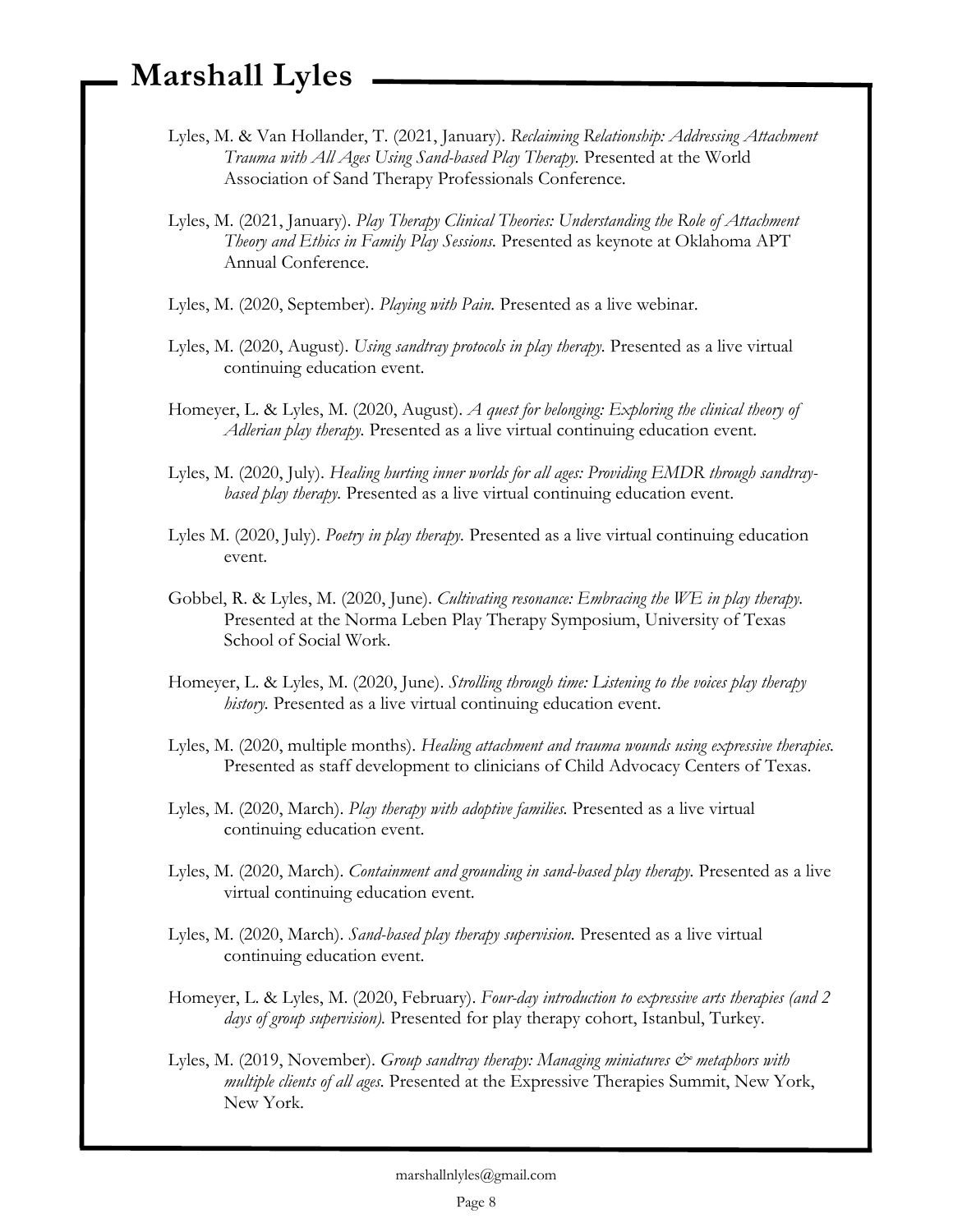- Lyles, M. (2019, November). *Using sandtray protocols in trauma-informed play therapy*. Presented as keynote at Colorado Association for Play Therapy Fall Conference.
- Homeyer, L. & Lyles, M. (2019, October). *Working with a play therapy theory/approach within the sandtray therapy experience.* Presented at the Association for Play Therapy Annual Conference, Dallas, Texas.
- Lyles, M. (2019, September). *Sandtray: An Attachment-Friendly Tool for Play Therapy Across the Lifespan.* Presented at The Theraplay Institute, Evanston, Illinois.
- Lyles, M. (2019, September). *Using sandtray protocols in play therapy.* Presented at The Theraplay Institute, Evanston, Illinois.
- Lyles, M. (2019, September). *The intersection of expressive therapy and play therapy (3-day workshop).* Presented as a continuing education event, Cedar Park, Texas.
- Lyles, M. & Ragland, C. (2019, September). *Treating adult trauma with sandtray therapy: A multigenerational play therapy approach.* Presented at SF-Bay Area Chapter Fall Conference, Walnut Hill, California.
- Lyles, M. (2019, August). *Using sandtray protocols in play therapy.* Presented as a continuing education event, Cedar Park, Texas.
- Lyles, M. (2019, August). *Sandtray: An attachment-friendly tool for play therapy Across the Lifespan.*  Presented at Harmony Schools, Houston, Texas.
- Lyles, M. (2019, August). *Sandtray: An attachment-friendly tool for play therapy Across the Lifespan.*  Presented as a continuing education event, Houston, Texas.
- Lyles, M. (2019, August). *Play therapy clinical theories: Understanding the role of attachment theory in family play sessions.* Presented at Full Force Foundation, San Antonio, Texas.
- Lyles, M. (2019, August). *Cultivating inner resources with sandtray.* Presented at the Child & Adolescent Complex Trauma Conference, Manchester, Vermont
- Lyles, M. (2019, June). *Approaches to sandtray therapy for enhancing therapeutic attunement (master class).* Presented at the Mid-Atlantic Play Therapy Training Institute, Arlington, Virginia.
- Lyles, M. (2019, August). *Sandtray: An attachment-friendly tool for play therapy Across the Lifespan.*  Presented as a continuing education event, Denver, Colorado.
- Lyles, M. (2019, August). *Cultivating EMDR inner resources with sandtray.* Presented at the EMDRIA Regional Meeting, Austin, Texas.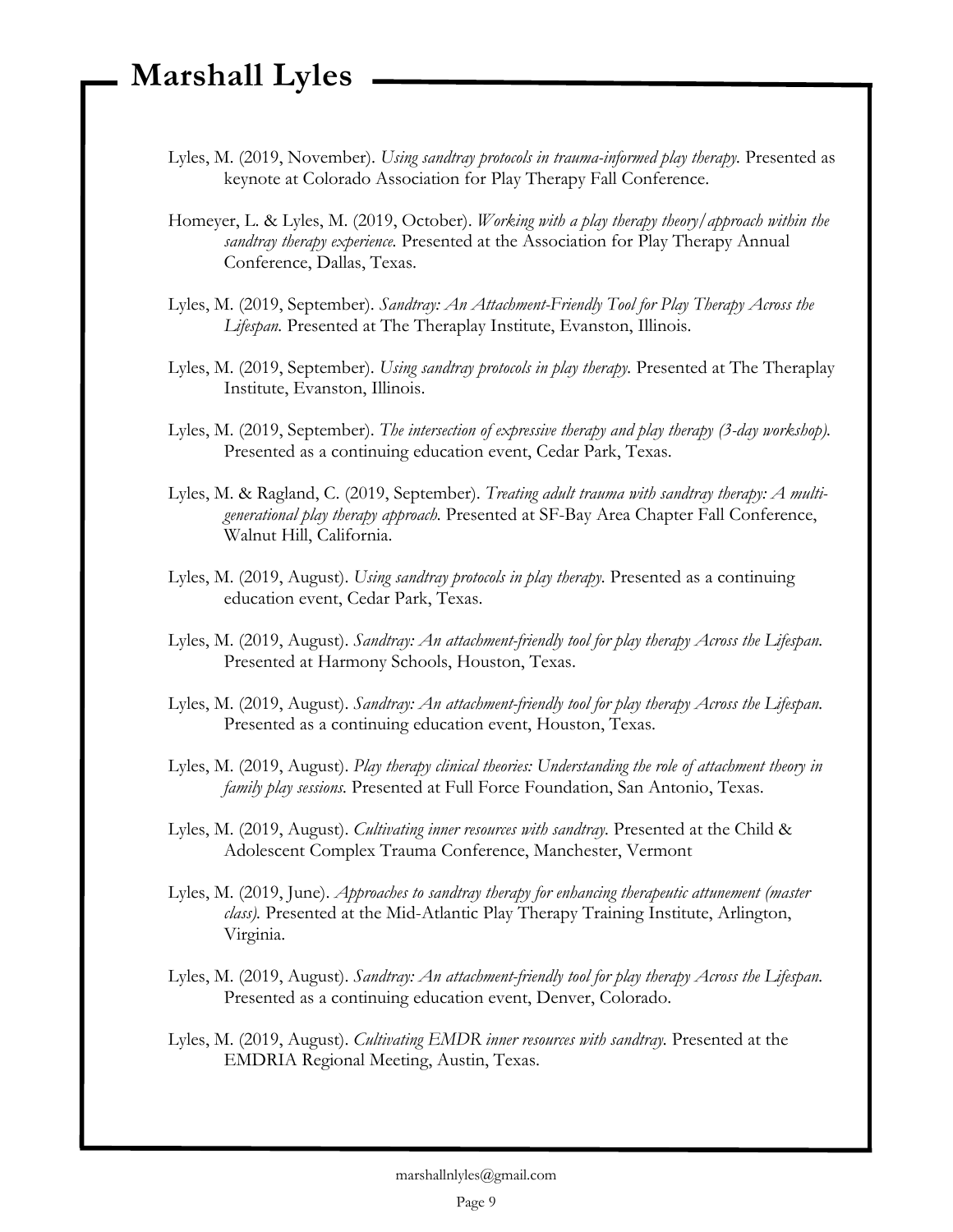- Homeyer, L. & Lyles, M. (2019, May). *Four-day introduction to expressive arts therapies (and 2 days of group supervision).* Presented for play therapy cohort, Istanbul, Turkey.
- Lyles, M. (2019, March). *Treating children's trauma using EMDR in a family context.* Presented at the International Family Therapy Association World Congress, Aberdeen, Scotland.
- Lyles, M. (2019, March). *Handling client paperwork with care.* Presented at Phoenix Center Staff Development, Marble Falls, Texas.
- Lyles, M. (2019, February). *Noticing self: Capturing moments for parental self-reflection*. Presented as a webinar for Robyn Gobbel.
- Lyles, M. (2019, January). *Tracking self: Monitoring person-of-the-play-therapist when treating attachment trauma.* Presented for the Coastal Bend Chapter of Texas Association for Play Therapy, Corpus Christi, Texas.
- Lyles, M. (2019, January). *Connecting with the heart: Exploring how attachment patterns influence grief.*  Presented at the Austin Center for Grief and Loss, Austin, Texas.
- Lyles, M. (2019, January). *Remaining trauma-sensitive in expressive play therapy: Using sand tray for effective window of tolerance work.* Presented as a webinar.
- Lyles, M. (2019, January). *Permission to breathe: Patiently growing yourselves and your children.*  Presented at Gladney Adoption Center, Fort Worth, Texas.
- Lyles, M. (2019, January). *Enhancing attunement with creative uses of sand tray in play therapy.* Presented at Austin Sandtray Association, Austin, Texas.
- Lyles, M. (2019, January). *Strengthening marriage in the midst of foster and adoptive parenting.*  Presented at Chosen Foster/Adopt Annual Event, San Antonio, Texas.
- Lyles, M. (2018, November). *The neurobiology of protective emotions.* Presented at the Adoption Knowledge Affiliates, Austin, Texas.
- Lyles, M. (2018, October). *Creative uses of sandtray therapy that enhance therapeutic attunement.* Presented at the Expressive Therapies Summit, New York, New York.
- Lyles, M. & Ragland, C. (2018, September). *Treating adult trauma with sandtray therapy: A multigenerational play therapy approach*. Presented as a continuing education event, Austin, Texas.
- Lyles, M. (2018, September). *Using sandtray protocols in play therapy*. Presented as a continuing education event, Austin, Texas.
- Lyles, M. (2018, September). *Raising relationally healthy kids*. Presented as a foster parent continuing education event at Safe, Austin, Texas.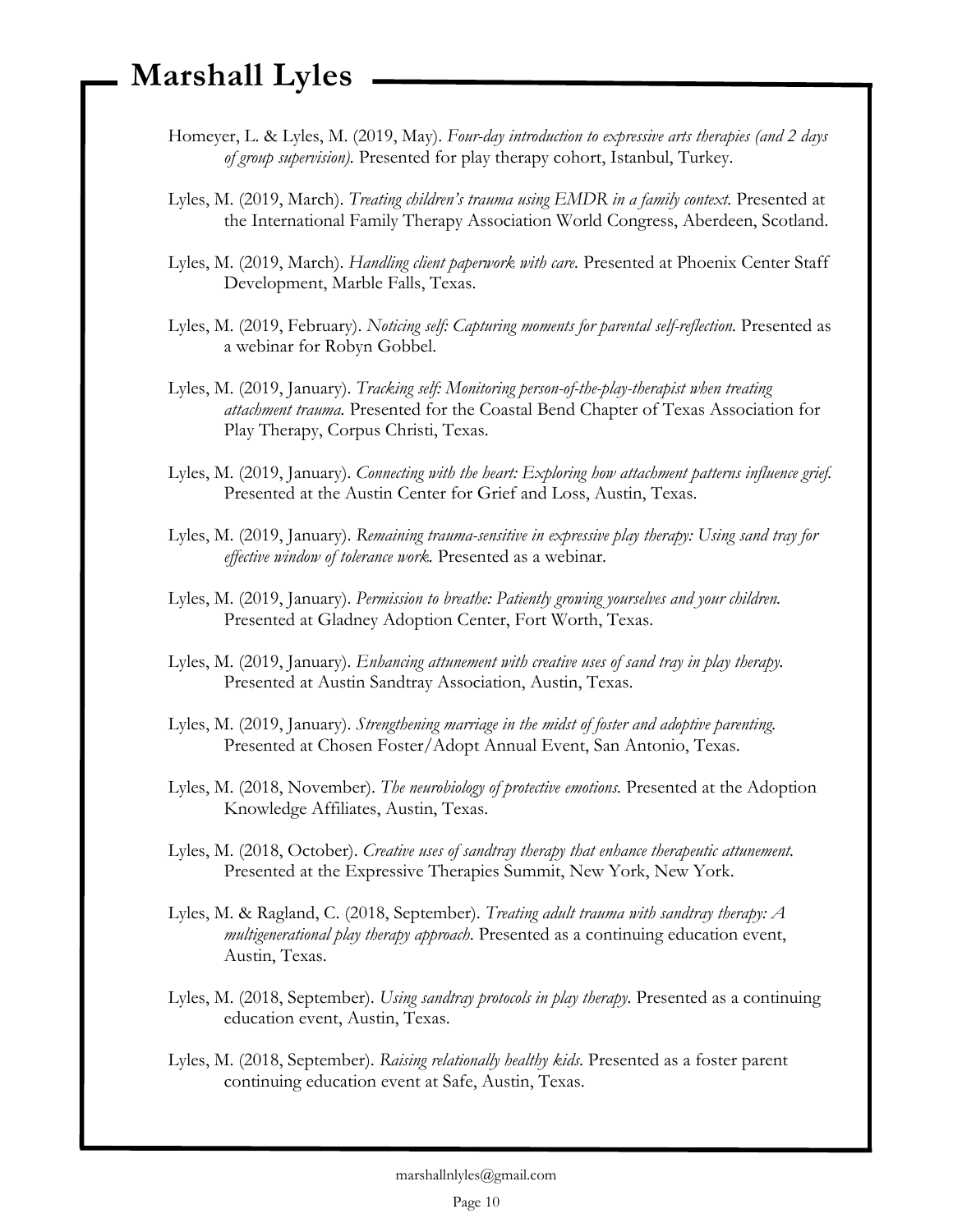- Lyles, M. (2018, September). *Trauma-informed expressive therapies*. Presented as a staff development event, Spirit Reins (equine therapy center), Liberty Hills, Texas.
- Lyles, M. (2018, June). *Using attachment-informed sandtray for play therapy across the lifespan*. Presented as a continuing education event, Cedar Park, Texas.
- Lyles, M. & Gobbel, R. (2018, August). *Beyond Bowlby: Applying the neurobiology of attachment to play therapy.* Presented as a continuing education event, Salt Lake City, Utah.
- Homeyer, L. & Lyles, M. (May, 2018). *Expressive Arts in Play Therapy Using: Sand Tray, Art, and Puppets in Individual and Family Play Therapy Settings*. Play Therapy Training Program, Simge Psychology, Istanbul, Turkey.
- Homeyer, L. & Lyles, M. (May, 2018). *Play Therapy Supervision: Process & Practicum*. Play Therapy Training Program, Simge Psychology, Istanbul, Turkey.
- Lyles, M. & Gobbel, R. (2018, May). *Beyond Bowlby: Applying the neurobiology of attachment to play therapy.* Presented as a continuing education event, Denver, Colorado.
- Lyles, M. & Gobbel, R. (2018, April). *Integrating EMDR with play therapy*. Presented at the Texas Association for Play Therapy Conference, Austin, Texas.
- Lyles, M. (March, 2018). *Self-compassionate view of protective emotions*. Ithraa Center, Beirut, Lebanon
- Lyles, M. & Homeyer, L. (March, 2018). *Permission to breathe*. Ithraa Center, Beirut, Lebanon.
- Homeyer, L. & Lyles, M. (March, 2018). *Play, art, and the brain: Managing overwhelming emotions.* Ithraa Center, Beirut, Lebanon.
- Lyles, M. (March, 2018). *Self-compassionate view of protective emotions*. Ithraa Center, Amman, Jordan.
- Lyles, M. & Homeyer, L. (March, 2018). *Introducing sandtray therapy to mental health team at refugee camp.* Ithraa Center, Amman, Jordan.
- Lyles, M. (March, 2018). *Permission to breathe: Managing maturity expectations with self-compassion.*  The Queen's School (presentation to adolescents), Amman, Jordan.
- Lyles, M. & Homeyer, L. (March, 2018). *Permission to breathe.* Ithraa Center, Amman, Jordan.
- Homeyer, L. & Lyles, M. (March, 2018). *Play, art, and the brain: Managing overwhelming emotions.* The Queen's School, Amman, Jordan.
- Lyles, M. (2018, March). *Using sandtray in supervision to enhance therapist awareness.* Presented at the International Family Therapy Association World Congress, Bangkok, Thailand.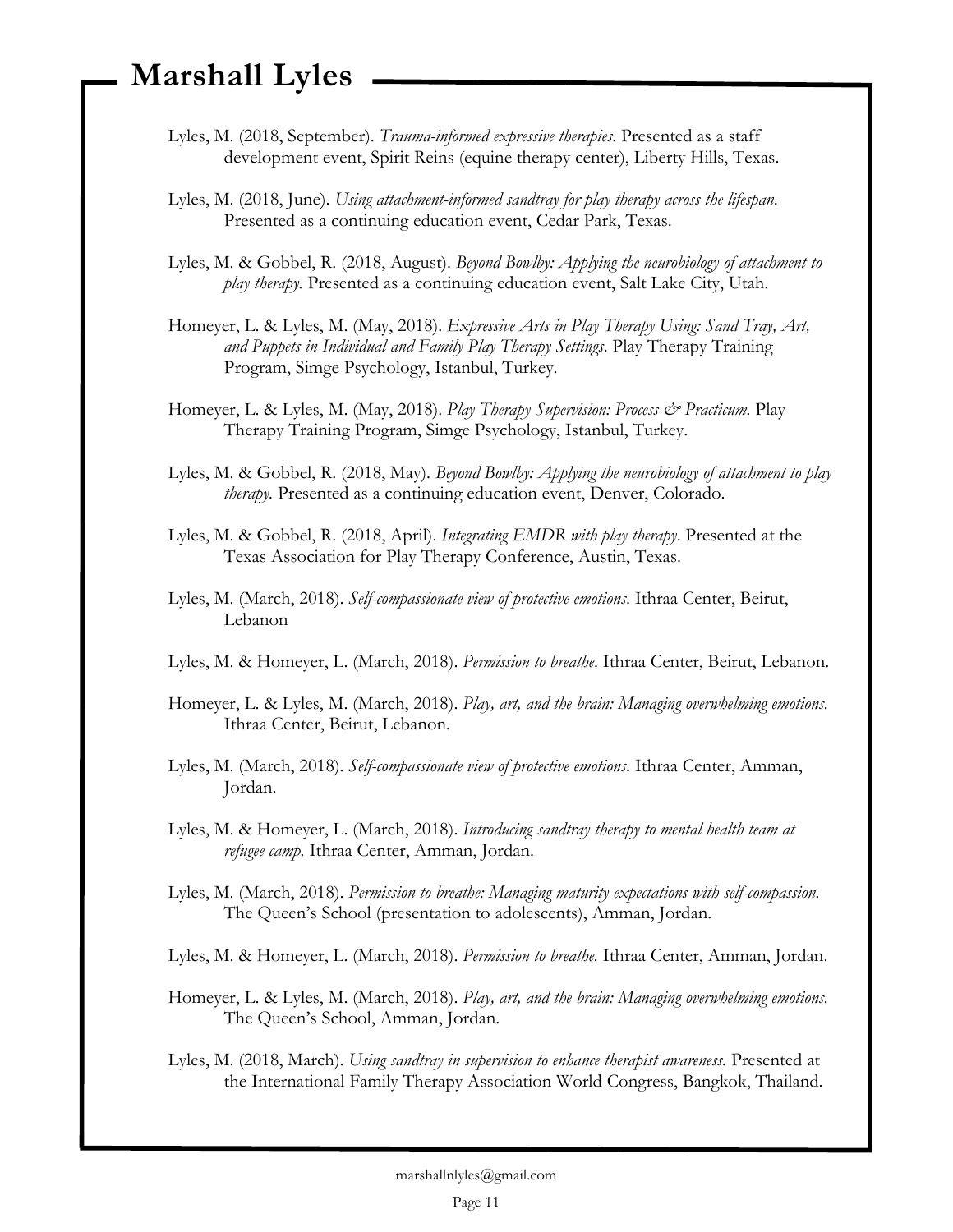- Lyles, M. (2018, March). *Using attachment-informed sandtray for play therapy across the lifespan*. Presented as a continuing education event, Austin, Texas.
- Lyles, M. & Gobbel, R. (2018, March). *Beyond Bowlby: Applying the neurobiology of attachment to play therapy.* Presented as a continuing education event, Austin, Texas.
- Lyles, M. (2017, July). *Room for everyone: Incorporating play into family therapy.* Presented at Institute for Play Therapy-Texas State University, San Marcos, Texas.
- Lyles, M., Hoffman-Arriaga, L., Huang, Y., & Ko, J. (2017, March). *Community-based Tai Chi training and its effects on balance and patient activation for the elderly.* Poster presented at St. David's CHPR Conference, Austin, Texas.
- Lyles, M. & Melendez, M. (2017, March). *Climate of fear: Meeting children's needs in changing political times.* Presented at Texas Association for Counselor Education and Supervision Conference, Austin, Texas.
- Lyles, M. (2017, February). *Attachment informed sandtray therapy: Engaging families in relational healing.* Presented at Momentous Institute, Dallas, Texas.
- Lyles, M. & Burleson, D. (2017, February). *More than counseling.* Presented at Center for Relational Care's signature training event in partnership with Austin Chinese Church, Austin, Texas.
- Lyles, M. & Allen, P. (2017, January). *Parenting with identity in mind.* Presented as keynote at Southside Church's (of Huntsville, Alabama) parenting retreat, Kentucky.
- Lyles, M. & Homeyer, L. (2016, September). *Helping children develop successful identities.*  Presented at Ithraa Training Center, Beirut, Lebanon.
- Homeyer, L. & Lyles, M. (2016, September). *Sandtray training: A level two mini-practicum.* Presented at Ithraa Training Center, Beirut, Lebanon.
- Homeyer, L. & Lyles, M. (2016, September). *Trauma-informed expressive therapies.* Presented at Ithraa Training Center, Beirut, Lebanon.
- Lyles, M. & Homeyer, L. (2016, September). *Helping children develop successful identities.* Presented at Ithraa Training Center, Amman, Jordan.
- Homeyer, L. & Lyles, M. (2016, September). *Introduction to play therapy.* Presented at Ithraa Training Center, Amman, Jordan.
- Lyles, M. & Homeyer, L. (2016, September). *Helping kids succeed after trauma.* Presented at Ithraa Training Center, Amman, Jordan.
- Homeyer, L. & Lyles, M. (2016, September). *Trauma-informed play therapy.* Presented at Ithraa Training Center, Amman, Jordan.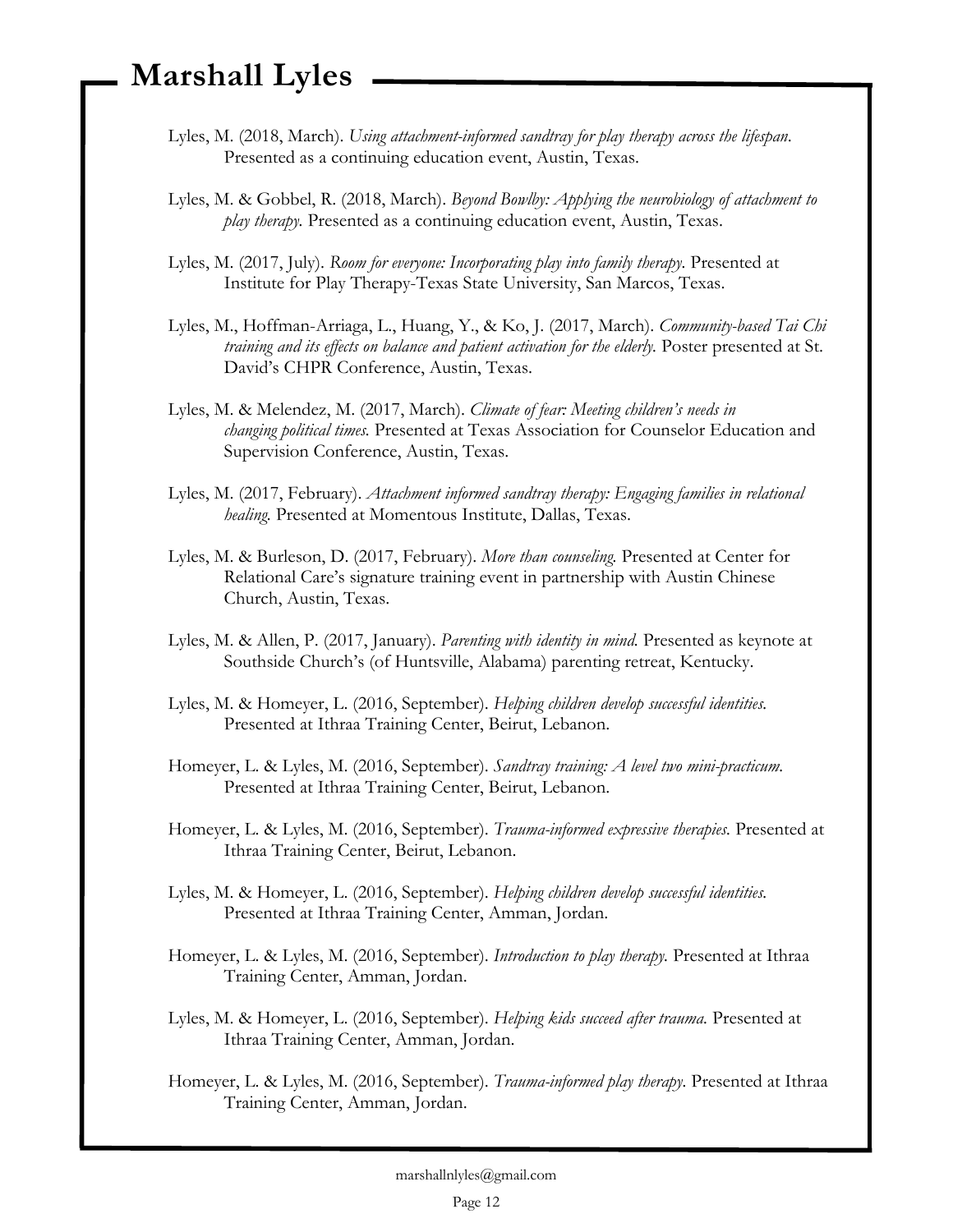- Lyles, M. & Homeyer, L. (2016, September). *Compassion fatigue in helping professionals.* Presented at Ithraa Training Center, Amman, Jordan.
- Lyles, M. & Homeyer, L. (2016. July). *An encounter between science and spirituality (Play therapy focus).* Presented at Notre Dame University-Louaize, Beirut, Lebanon.
- Lyles, M. & Homeyer, L. (2016, July). *Integrating relational needs with sandtray therapy.* Presented at Ithraa Training Center, Beirut, Lebanon.
- Lyles, M. (2016, July). *More than counseling: Level 2 (advanced training for clinicians).* Presented at Center for Relational Care, Atlanta, Georgia.
- Lyles, M. (2016, July). *Attachment-based sandtray therapy.* Presented at University of Texas, School of Social Work, Play Therapy Symposium, Austin, Texas.
- Lyles, M. (2016, April). *Understanding trauma.* Presented at Ithraa Training Center, Amman, Jordan.
- Lyles, M. (2016, April). *Relational parenting: Creating and maintaining connections with your children.* Presented at Ithraa Training Center, Amman, Jordan.
- Lyles, M. (2016, February). *Using attachment-informed sandtray in family playtherapy.* Presented at Institute for Play Therapy-Texas State University, San Marcos, Texas.
- Lyles, M. (2016, January). *Exploring the person of the play therapist.* Presented at Annual HCC-TAPT Retreat, Wimberley, Texas.
- Lyles, M. (2016, January). *Enriching play therapy experiences: Working with metaphor.* Presented at Annual HCC-TAPT Retreat, Wimberley, Texas.
- Lyles, M. (2015, December). *Advanced sandtray skills: Exploring attachment theory.* Presented at Communities in Schools (Central Texas) Staff Training, Austin, Texas.
- Lyles, M. (2015, September). *Advanced play therapy skills.* Presented at Hill Country Chapter of the Texas Association for Play Therapy, Austin, Texas.
- Lyles, M. (2015, March). *The use of sandtray therapy with adoptive families.* Poster presented at the International Family Therapy Association World Congress, Kuala Lumpur, Malaysia.
- Lyles, M. & Lyles, I. (2014, November). *Let the children speak: An adoptive father and son's take on building relationship.* Presented at Adoption Knowledge Affiliate's Annual Conference, Austin, Texas.
- Lyles, M. (2014, March). *Using sandtray therapy to build relationships.* Presented at Center for Relational Care, Austin, Texas.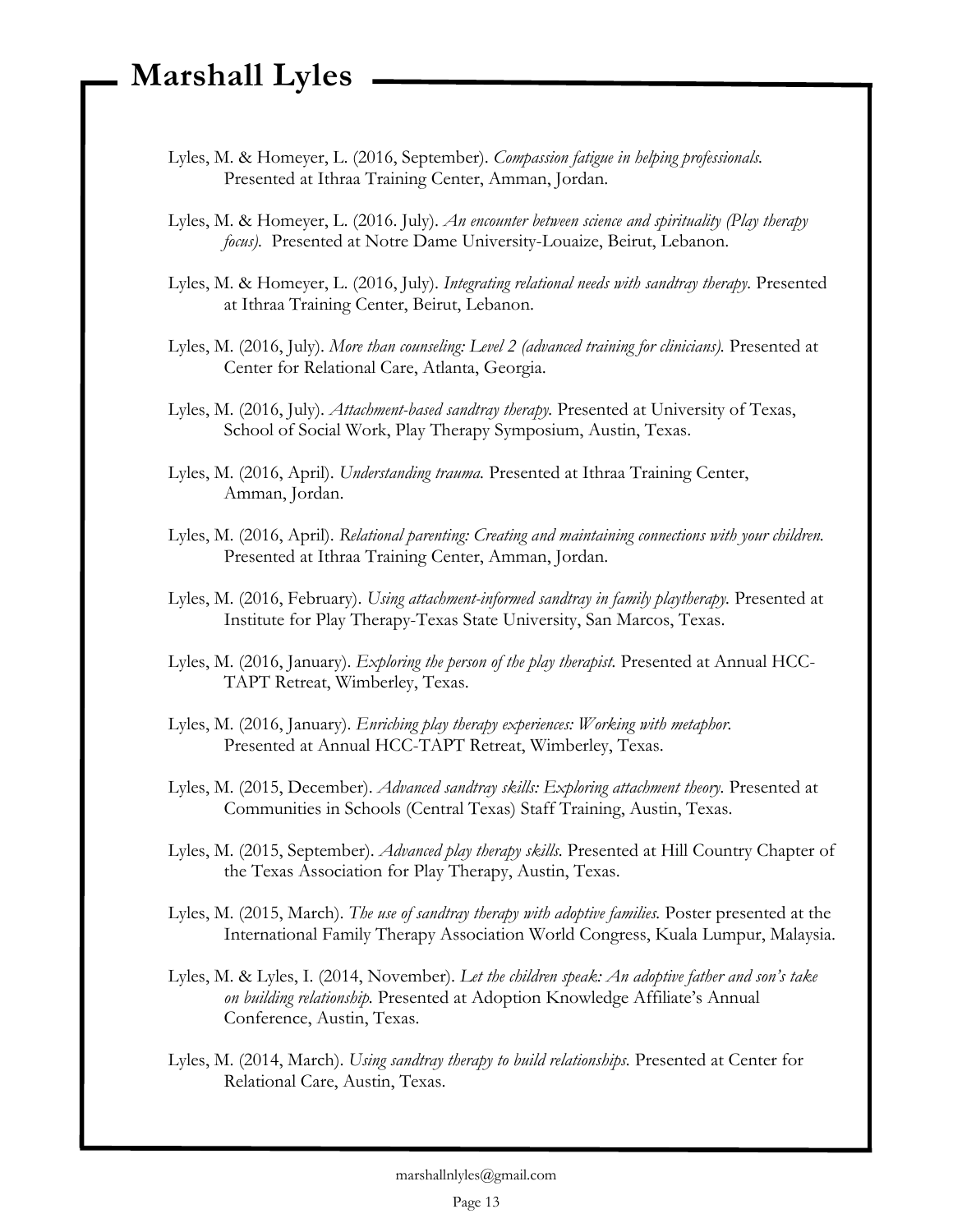- Lyles, M. & Telisak, M. (2014, February). *Seeing trauma through a child's eyes.* Presented at Voz de Ninos Conference, Laredo, Texas.
- Lyles, M. (2013, October). *Relationship-based parenting.* Presented at Williamson County STARRY Foster Care Training, Round Rock, Texas.
- Lyles, M. & Meyer, M. (2013, July). *Building relationships through sandtray.* Presented at Brazosport ISD School Counselor Training, Lake Jackson, Texas.
- Lyles, M. (2013, April). *Keeping marriages healthy.* Presented at Twogether in Texas, Cedar Park, Texas.
- Lyles, M. (2013, April). *Supervising sandtray.* Presented at Texas Association for Play Therapy Conference, Austin, Texas.
- Homeyer, L. & Lyles, M. (2013, April). *Sandtray therapy with adoptive families.* Presented at Texas Association for Play Therapy Conference, Austin, Texas.
- Lyles, M. (2012, November). *Replacing shame-based identities in hurt youth.* Presented at Williamson County STARRY and Texas Baptist Children's Home All-Staff Training, Round Rock, Texas.
- Lyles, M. (2012, October). *Using sandtray to address shame-based identity issues in the playroom.* Presented at Hill Country Chapter of the Association for Play Therapy, Austin, Texas.
- Lyles, M. (2012, June). *Understanding PTSD in children.* Presented at Training Inservice for Williamson County Court-Appointed Special Advocates (CASA), Georgetown, Texas.
- Lyles, M. (2011, October). *When fear strikes: A relational approach to addressing anxiety in adolescents.* Presented at training event for multiple counties' Services to At-risk and Runaway Youth (STARRY) counselors, Brenham, Texas.
- Martin, L., Mercado, S. & Lyles, M. (2011, September). *Connecting and correcting principles (Based on the writings of attachment and trauma specialist, Dr. Karyn Purvis).* Presented at Family Care Conference, Round Rock, Texas.
- Lyles, M. (2011). *Removing aloneness through sandtray therapy.* Presented at Hill Country Chapter of the Association for Play Therapy, Austin, Texas.
- Homeyer, L. & Lyles, M. (2010, February). *Everyone taking part: Using sandtray in family therapy.* Presented at Christian Counselors of Texas Conference, Austin, Texas.
- Homeyer, L. & Lyles, M. (2009). *Basics of children's therapy.* Presented at Intimate Life Ministries Relational Counseling Training for a Jordanian Delegation, Austin, Texas.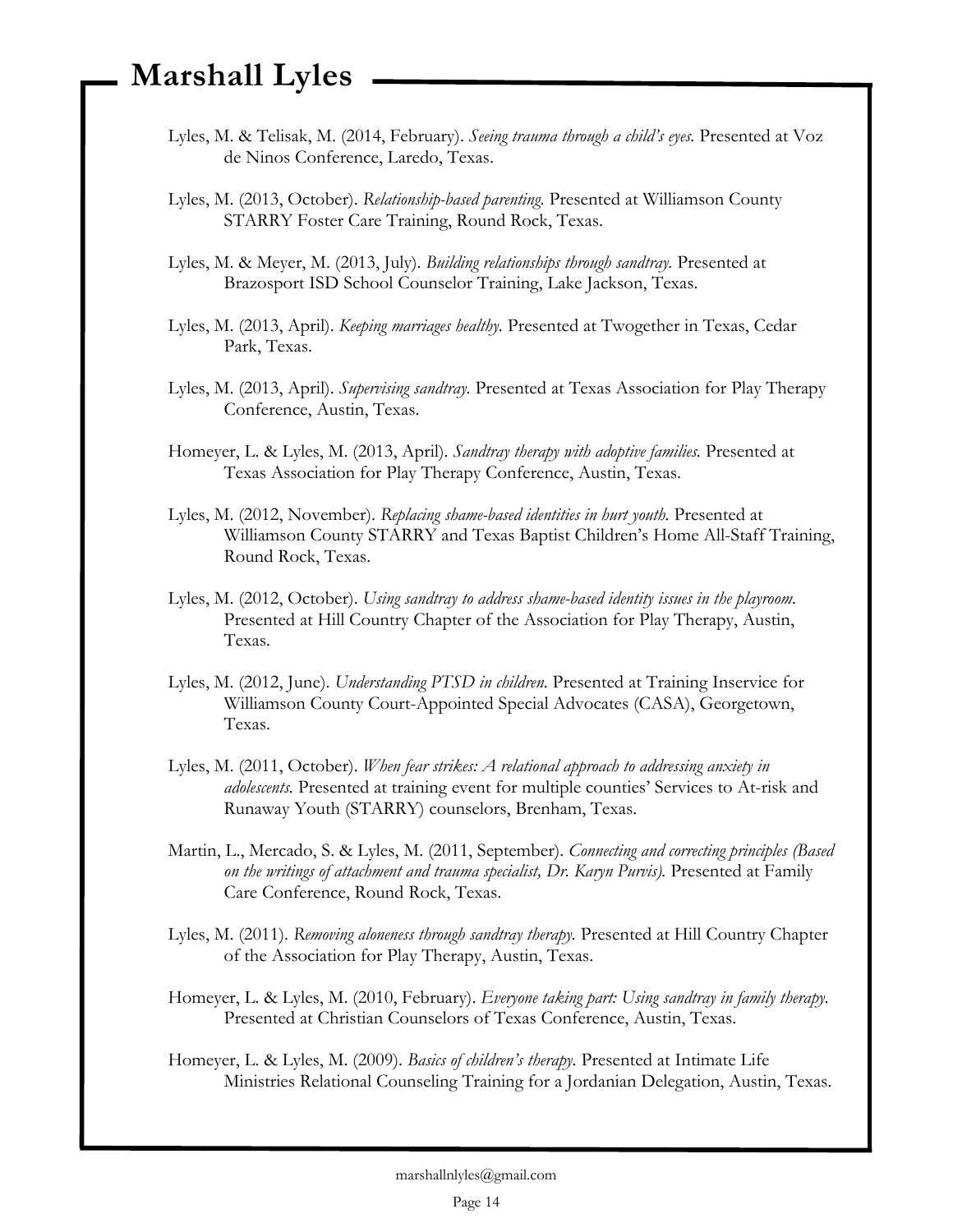- Lyles, M. & Watson-Ragland, C. (2009, February). *Recognizing relational needs in children.* Presented at Christian Counselors of Texas Conference, Austin, Texas.
- Lyles, M. & Watson-Ragland, C. (2006, April). *Relational needs in the playroom.* Presented at Texas Association for Play Therapy Conference, Austin, Texas.
- Lyles, M. (2004). *Preparing foster families for holidays.* Presented at Settlement Home Foster Parent Training, Austin, Texas.

#### **Podcasts and Web-Based Interviews \_\_\_\_\_\_\_\_\_\_\_\_\_\_\_\_\_\_\_\_\_\_\_\_\_\_\_\_\_\_\_\_\_\_\_\_\_\_\_\_\_\_\_\_\_\_**

- Mathew, R., Tsutsumi, S. & Lyles, M. (2021, October). *Intersectionality, Disability and the Expressive Arts.* The Creative Psychotherapist Podcast (episode 56).
- Lyles, M. (2021). *Integrating Sandtray, Attachment & Trauma*. Lessons from the Playroom Podcast by Lisa Dion (episode 104).
- Lyles, M. & Gobbel, R. (2020, August). *Interview with Guy Macpherson.* The Trauma Therapist Podcast (episode 470).
- Lyles, M. (2020). *Trauma Therapies.* Reframed Podcast by Gladney (season 2, episode 3).
- Lyles, M. (2019, September). *Interview with Guy Macpherson.* The Trauma Therapist Podcast (episode 393).
- *Featured in EMDR promotional video.* Produced by EMDRIA.
- Lyles, M. (2018). *Reframing breathing as a parent in the trenches.* Reframed Podcast by Gladney (season 1, episode 2).
- Lyles, M. (2018). *Reflective functioning.* Revive with Lisa Peck Podcast (episode 3).
- Lyles, M. (2018, April). *Topic: Building up new trauma therapists.* Video interview with Guy Macpherson for The Trauma Therapist series.
- Lyles, M. (2017, May). *The imperative of self-awareness for trauma therapists.* Video interview with Guy Macpherson for The Trauma Therapist series.
- Lyles, M. (2016, May). *How adoption has more to do with you than your child.* Presented at Adoption H.E.A.R.T. Online Conference.
- Lyles, M. (2016, January). *Interview with Guy Macpherson.* The Trauma Therapist Podcast (episode 152).
- Lyles, M. (2011-2012). *Recurring interviews with Mariah Wilde.* Life Matters: Radio show on foster care and adoption.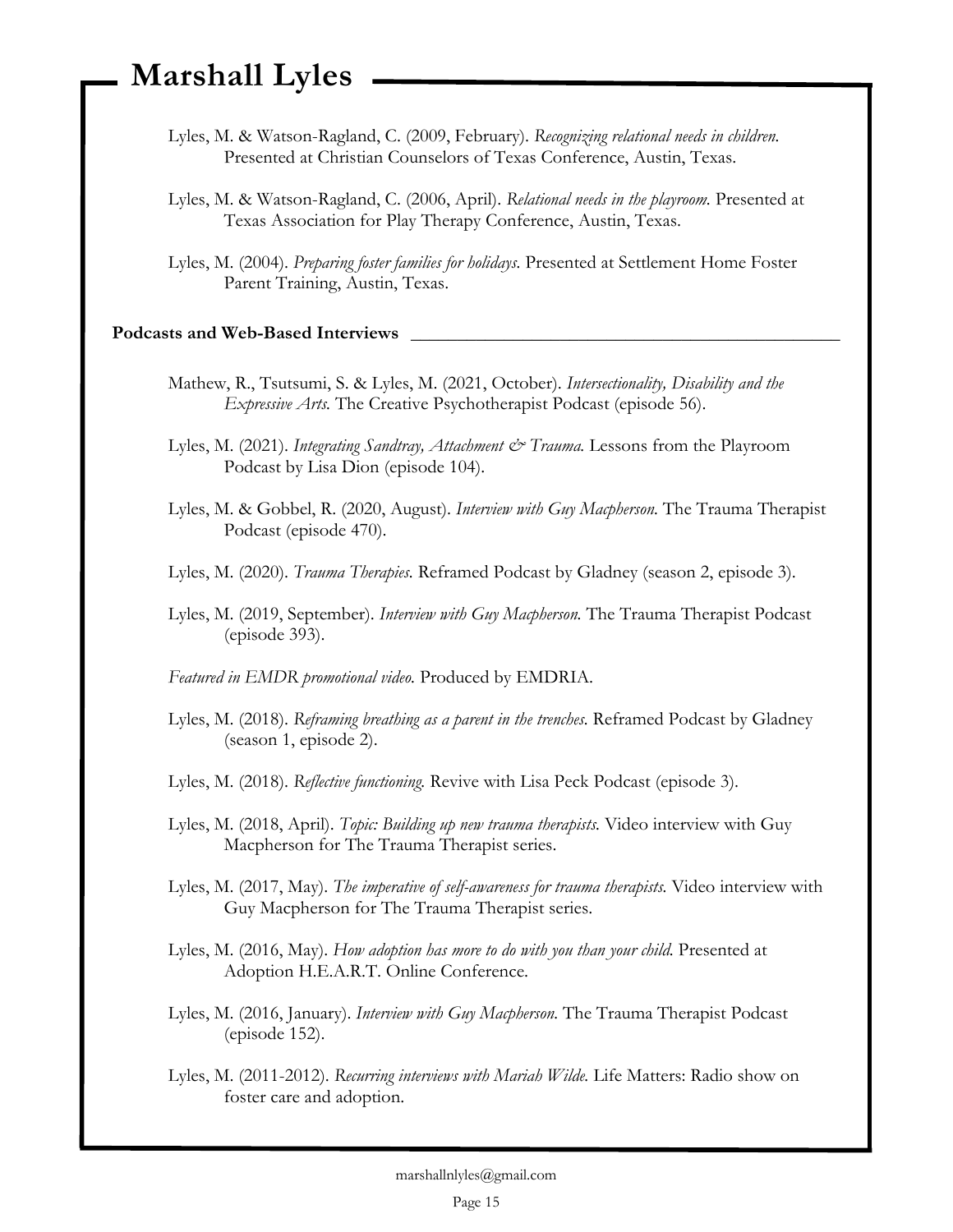#### **Refereed Publications \_\_\_\_\_\_\_\_\_\_\_\_\_\_\_\_\_\_\_\_\_\_\_\_\_\_\_\_\_\_\_\_\_\_\_\_\_\_\_\_\_\_\_\_\_\_\_\_\_\_\_\_\_\_\_\_\_\_\_**

Lyles, M., & Homeyer, L. E. (2015). The use of sandtray therapy with adoptive families. *Adoption Quarterly*, *18*(1), 67-80. https://doi.org[/10.1080/10926755.2014.945704](http://dx.doi.org/10.1080/10926755.2014.945704)

#### Non-Refereed Publications

- Homeyer, L. & Lyles, M. (2022). *Advanced sandtray therapy: Digging deeper into clinical practice.*  Routledge.
- Lyles, M. & Beckley-Forest, A. Expressive interweaves. *EMDRIA Go With That Magazine, June, 2022.*
- Turner, R., Lyles, M., & Schoeneberg, C. Shining light in the darkness: Play therapists and collective grief. *Play Therapy Magazine, September, 2020.*
- Lyles, M. (In print). Room for everyone: EMDR and family-based play therapy in the sandtray. In A. Beckley-Forest & A. Monaco (Eds.), *EMDR with children in the play therapy room: An integrated approach*. Springer.
- Lyles, M. & Brown, A. Perspectives in practice: Navigating the child welfare system as an EMDR therapist. *EMDRIA Go With That Magazine, March, 2019.*
- Homeyer, L. & Lyles, M. (2015). Supervision of play therapists conducting family counseling. In Green, E., Baggerly, J., & Myrick, A. (Eds.), *Counseling Families: Play-Based Treatment,* 161-178. Lanham, MD: Rowman & Littlefield.
- Klumpp, K. & Lyles, M. (2014). The balloon technique: Coaching emotional regulation from preventative guidance to crisis intervention. *American School Counselor Association Magazine.*

#### Professional Associations Service and Memberships **League 2018**

EMDR International Association, Board of Directors Member (2021 -2022).

World Association of Sand Therapy Professionals, Advisory Board Member (2021 – Present).

EMDRIA Leadership Committee and EMDRIA Performance Review Committee Member (2021 – 2022).

World Association of Sand Therapy Professionals, Executive Committee (2020 – Present).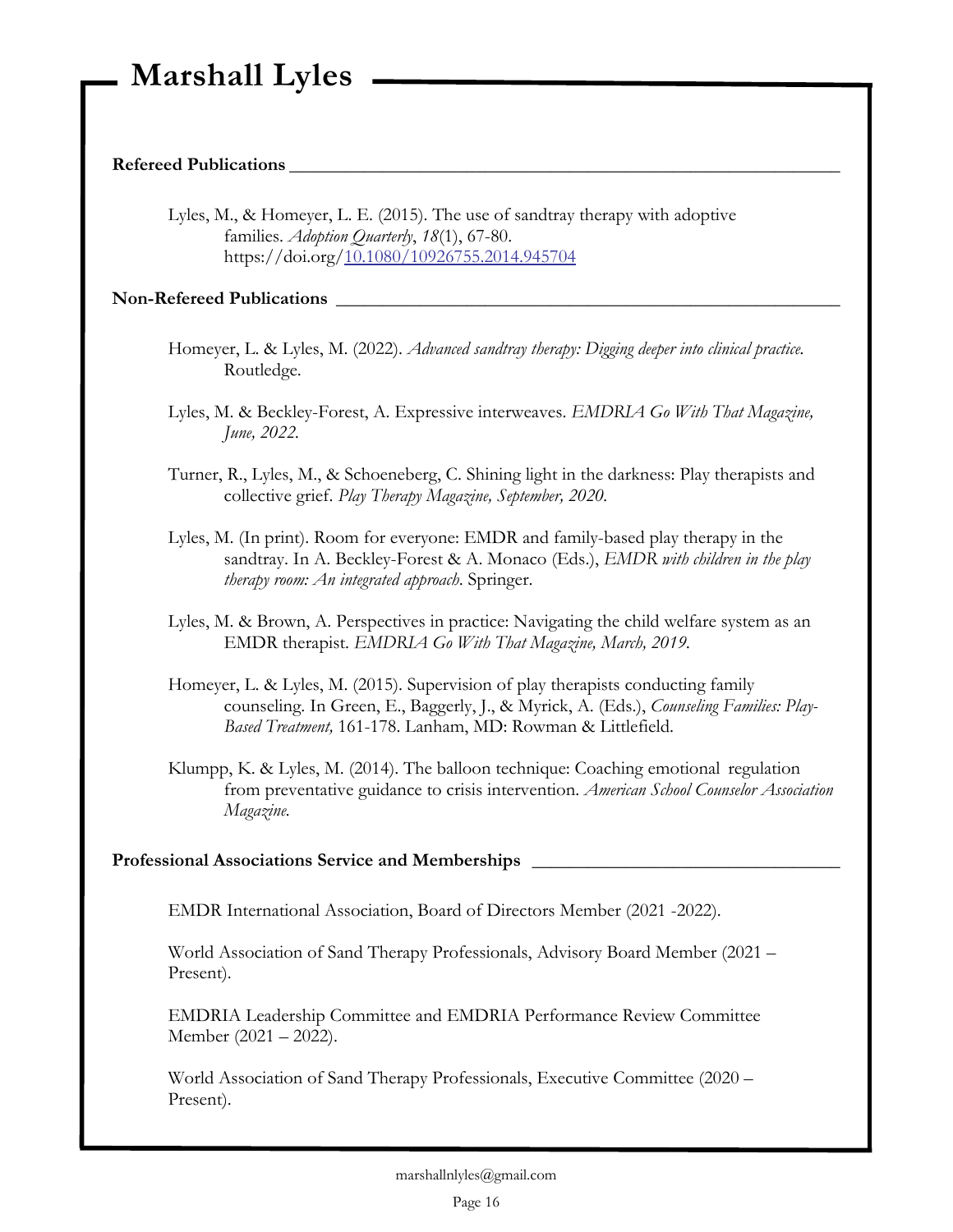World Association of Sand Therapy Professionals, Nominations Committee (2020 – 2020).

World Association of Sand Therapy Professionals, Social Justice Committee Co-Chair (2020 – Present).

Association for Play Therapy, Leadership Academy Graduate (2019).

World Association of Sand Therapy Professionals, Founding Board of Directors Member  $(2019 - 2022)$ .

Simge Psychology, Play Therapy Training Center Advisory Board, Istanbul, Turkey (2019 – Present).

Eye Movement Desensitization and Reprocessing International Association-Children and Adolescent Special Interest Group (EMDRIA-Child and Adolescent SIG), Research Chair (2018 - 2020).

Association for Play Therapy, Continuing Education Committee Member (2016).

AAMFT Conference, Proposal reviewer (2014).

Texas Association for Play Therapy, Conference Volunteer Chair (2009).

Families at Heart Conference, Co-Organizer (2007).

Texas Association for Play Therapy, Conference Program Chair (2003).

American Association of Marriage and Family Therapists (AAMFT), Clinical Fellow.

American Counseling Association (ACA), Past Member.

Association for Play Therapy (APT), Member.

Eye Movement Desensitization and Reprocessing International Association (EMDRIA), Member.

International Family Therapy Association (IFTA), Member.

#### **Community and Volunteer Involvement \_\_\_\_\_\_\_\_\_\_\_\_\_\_\_\_\_\_\_\_\_\_\_\_\_\_\_\_\_\_\_\_\_\_\_\_\_\_\_\_\_\_\_**

Integrated Listening Systems/Safe and Sound/Unyte and EMDR Working Team Member  $(2021 - 2022)$ .

Invited Guest for Virginia Association for Play Therapy's Monthly Virtual Membership Meetings (to speak to topics related to play, trauma, and attachment) (2020).